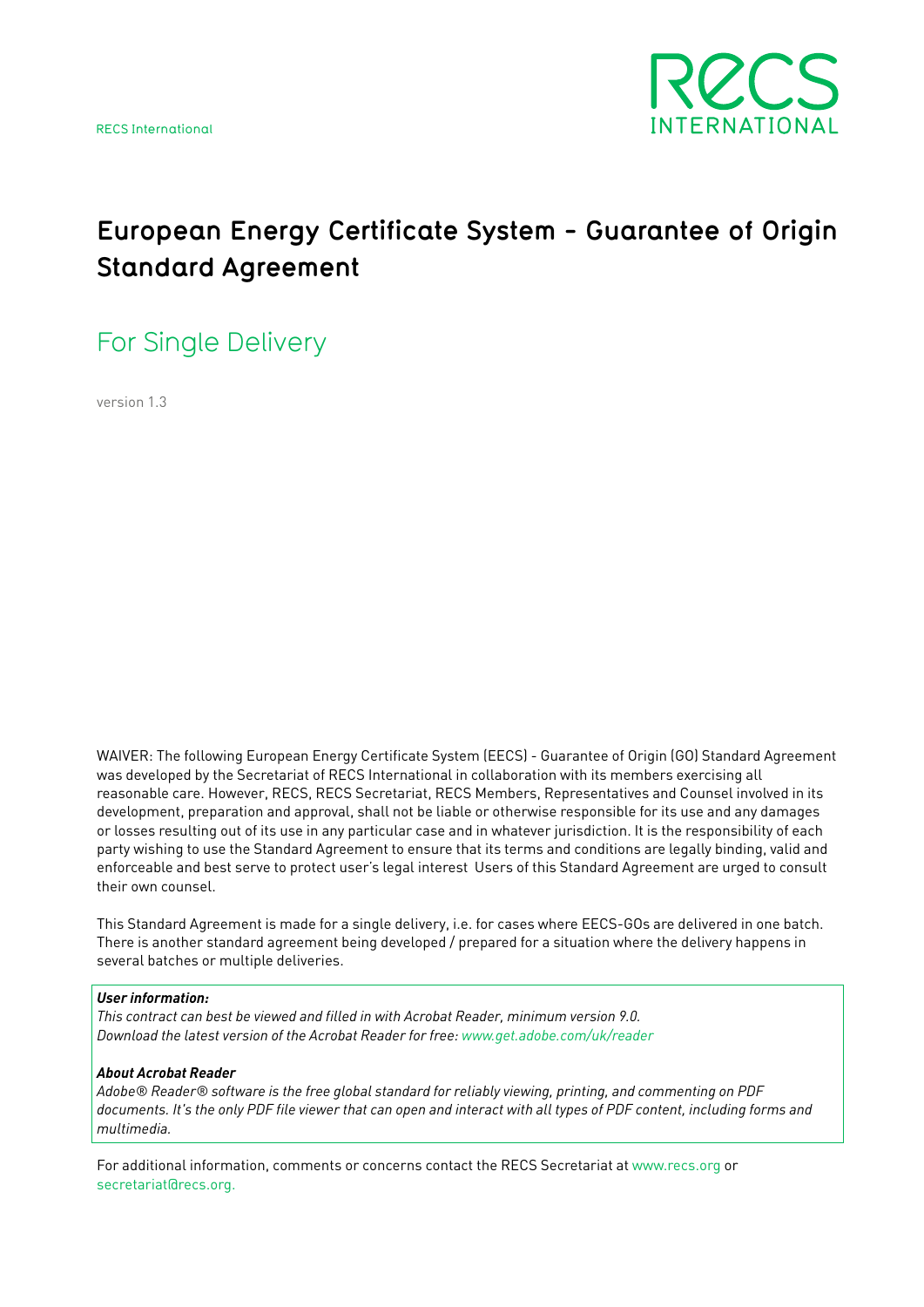

# **EECS-GO Agreement – Single Delivery**

The purpose of this Agreement is to set out the terms and conditions of the transaction entered into by and between the Seller and the Buyer (referred to jointly as the"Parties", and individually referred to as a"Party") on the Trade Date specified below, whereas the Seller agrees to sell and the Buyer agrees to buy a number of EECS-GO certificates as specified herein (the"Transaction").

The definitions and provisions contained in the Principles and Rules of Operation of the Association of Issuing Bodies for the European Energy Certification System, as amended from time to time, (the"EECS Rules") including its appendices, are incorporated into this Agreement.

In the event of any inconsistency between the EECS Rules or the Domain Protocol as specified below in clause 4 and this Agreement, this Agreement will prevail. In the event of any inconsistency between the EECS Rules and the Domain Protocol, the Domain Protocol will prevail.

It is hereby agreed as follows:

| <b>Trade Date</b>                    |               |                      |
|--------------------------------------|---------------|----------------------|
| Date                                 |               | ÷                    |
| <b>Seller</b>                        |               |                      |
|                                      |               |                      |
| Company                              |               | ÷                    |
| Registration nr.                     |               | ÷                    |
|                                      |               |                      |
| <b>Address</b>                       | Street        | ÷                    |
|                                      | Postal-code : |                      |
|                                      | Town          | $\mathbf{r}$         |
|                                      | Country       | $\mathcal{L}^{\pm}$  |
| Contact person                       |               |                      |
|                                      |               | ÷                    |
| Phone                                |               | ÷                    |
| Fax                                  |               | ÷                    |
| E-mail                               |               | $\ddot{\phantom{a}}$ |
| <b>Bank details</b>                  |               |                      |
| Bank name                            |               | ÷                    |
| Account Number                       |               | $\ddot{\phantom{a}}$ |
| Swift code                           |               | ÷                    |
| <b>IBAN</b>                          |               | ÷                    |
|                                      |               |                      |
| VAT                                  |               | ÷                    |
|                                      |               |                      |
| Account No.<br>with the Issuing Body |               | $\ddot{\phantom{a}}$ |
|                                      |               |                      |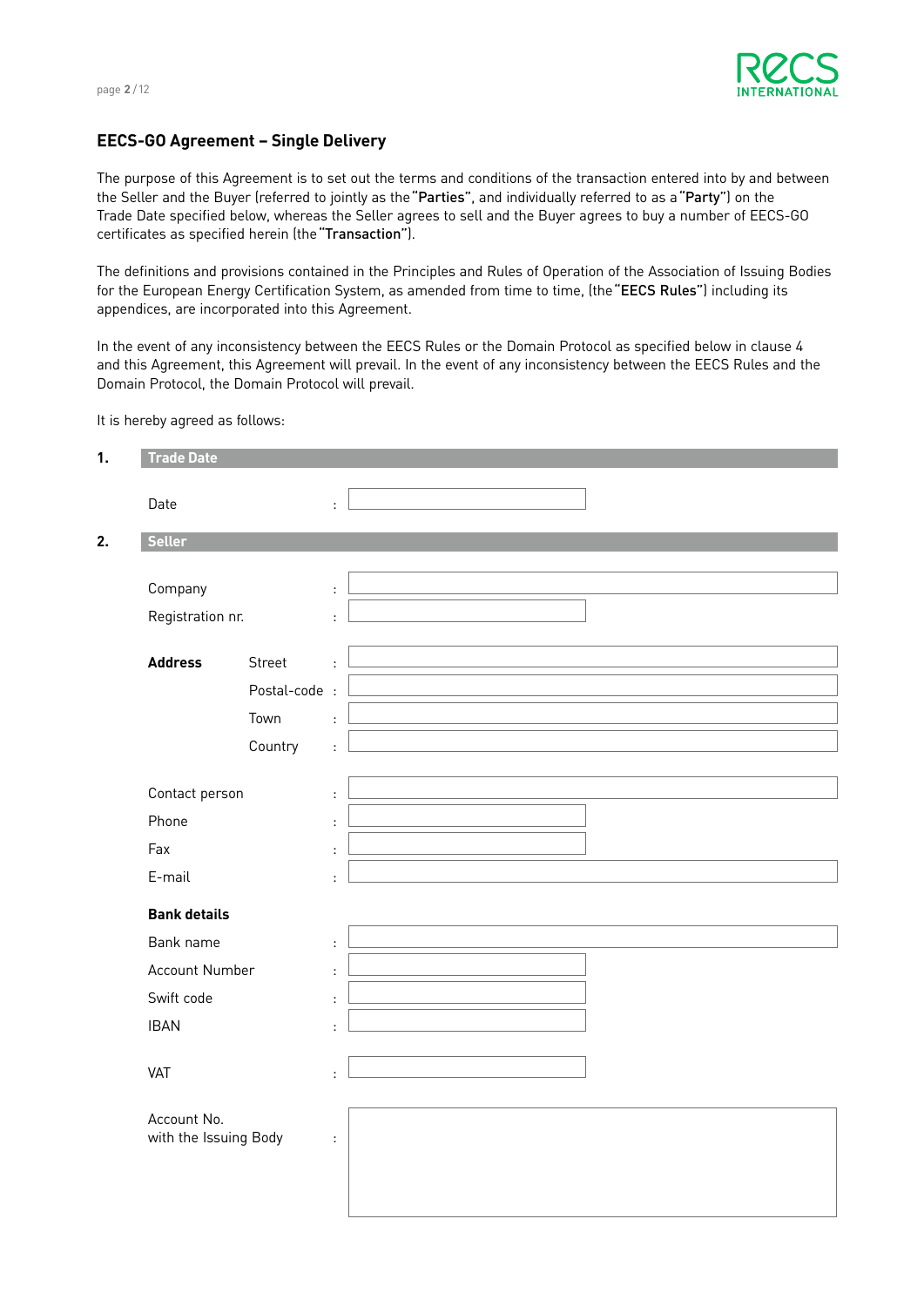page **3** / 12



| 3. | <b>Buyer</b>          |               |                      |  |
|----|-----------------------|---------------|----------------------|--|
|    |                       |               |                      |  |
|    | Company               |               | ÷                    |  |
|    | Registration nr.      |               | ÷                    |  |
|    |                       |               |                      |  |
|    | <b>Address</b>        | Street        | ÷                    |  |
|    |                       | Postal-code : |                      |  |
|    |                       | Town          | ÷                    |  |
|    |                       | Country       | ÷.                   |  |
|    |                       |               |                      |  |
|    | Contact person        |               | ÷                    |  |
|    | Phone                 |               | ÷                    |  |
|    | Fax                   |               | ÷                    |  |
|    | E-mail                |               | ÷                    |  |
|    | <b>Bank details</b>   |               |                      |  |
|    | Bank name             |               | ÷                    |  |
|    | Account Number        |               | ÷                    |  |
|    | Swift code            |               | ÷                    |  |
|    | <b>IBAN</b>           |               | ÷                    |  |
|    |                       |               |                      |  |
|    | VAT                   |               | ÷                    |  |
|    | Account No.           |               |                      |  |
|    | with the Issuing Body |               | $\ddot{\phantom{a}}$ |  |
|    |                       |               |                      |  |
|    |                       |               |                      |  |
|    |                       |               |                      |  |

# **4.. Product**

# **Type of Certificate** *(tick as appropriate)*

- An EECS Certificate issued as an EECS GO under the Electricity Scheme of the EECS Rules in the Country of Production, and which has the meaning given to 'Guarantee of Origin' under Article 2 and Article 15 of the EU Directive 2009/28/EC of the European Parliament on the promotion of electricity produced from renewable energy sources in the internal electricity market.
- □ An EECS Certificate issued as a RECS Certificate under the Electricity Scheme of the EECS Rules in the Country of Production.

# **Country/Countries of Production**

| Domain Protocol/Protocols      | $\blacksquare$ |  |
|--------------------------------|----------------|--|
| Authorised Issuing Body/Bodies | $\cdot$        |  |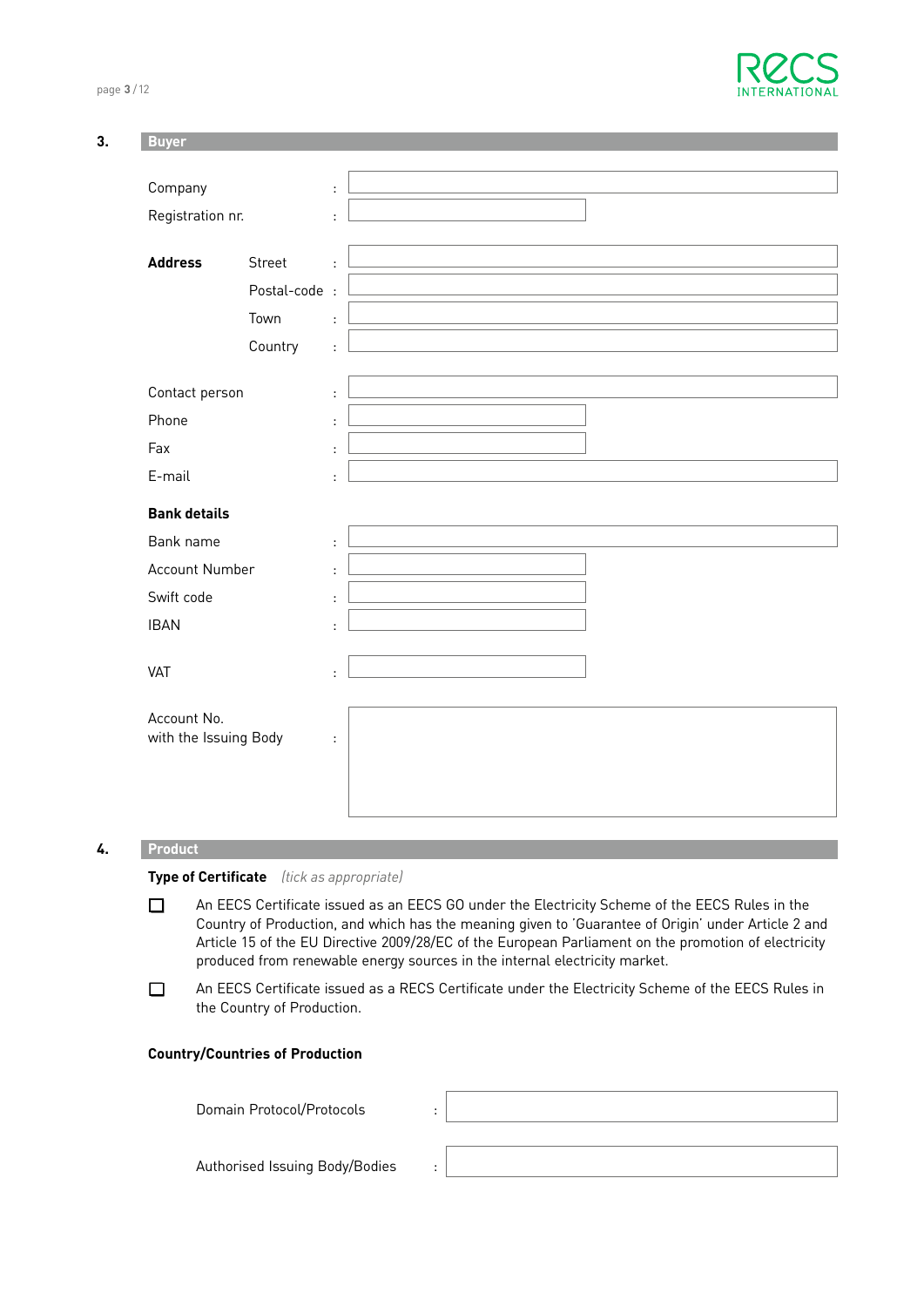

|--|--|--|--|--|

| <b>Production device number/numbers</b>    |                |
|--------------------------------------------|----------------|
| If applicable                              | $\ddot{\cdot}$ |
| <b>Country of Delivery</b>                 |                |
| Country                                    |                |
| Authorised Issuing Body                    |                |
| <b>Production Year/Years</b>               |                |
| Technology Code/Codes                      |                |
| <b>EECS Earmark/Earmarks</b>               |                |
| Earliest expiry date of the Certificates   |                |
| Vintage/Vintages Year-Month                | $\ddot{\cdot}$ |
| Special conditions<br>$\ddot{\phantom{a}}$ |                |
| Quantity                                   |                |

Certificates. *Where one Certificate equals 1 MWh.*

**6. Price**

**5. Quantity**

| Euro | (if other, fill in) for one (1) Certificate                 |
|------|-------------------------------------------------------------|
| Euro | (if other, fill in) in total (the "Total Agreement Price"). |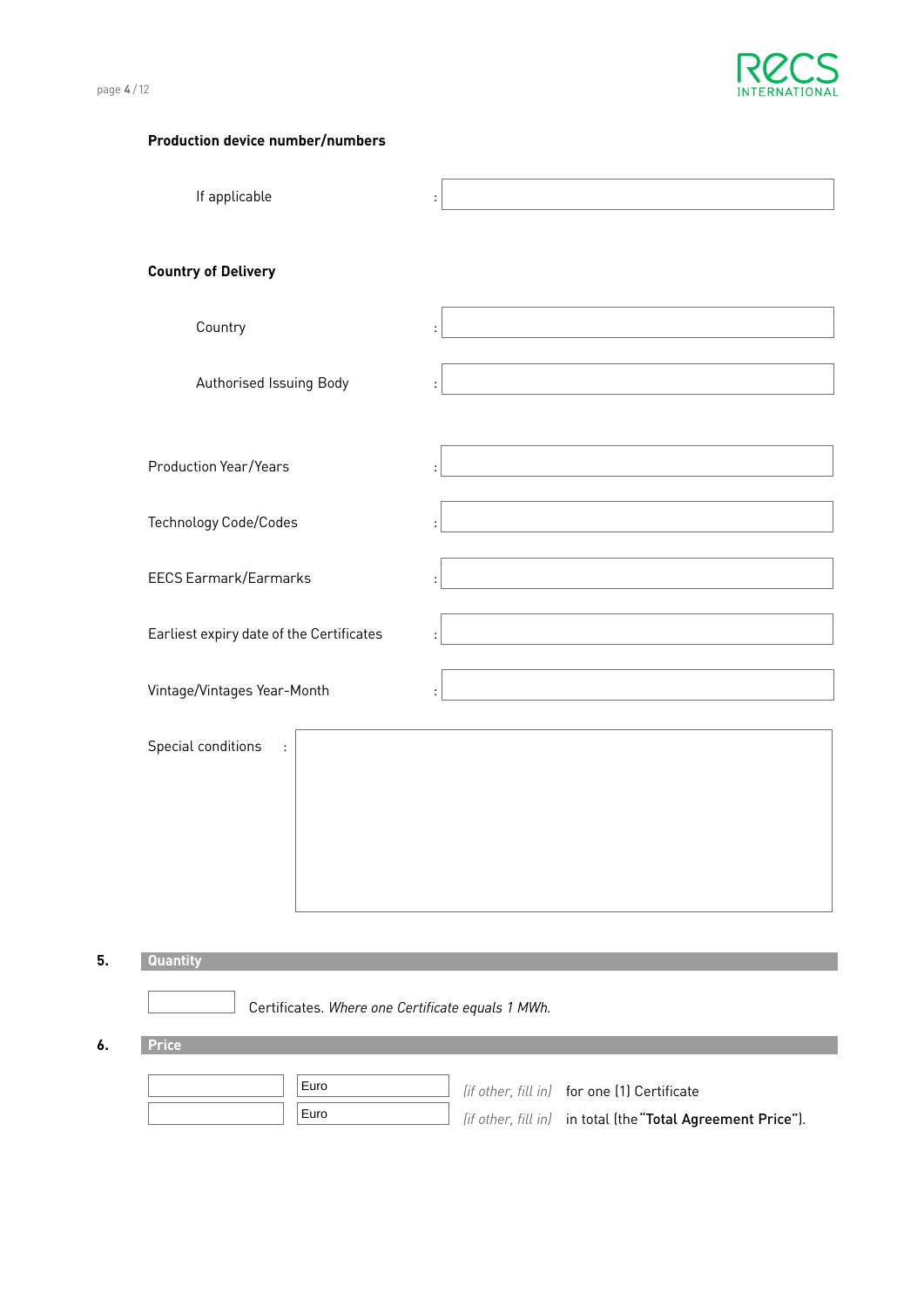

# **7. VAT**

All amounts referred to in this Agreement are exclusive of any applicable value added tax ("VAT"). The VAT treatment of the supplies under this Agreement shall be determined pursuant to the VAT laws of the jurisdiction where a taxable transaction for VAT purposes is deemed to take place. If VAT is payable on such amounts, Buyer shall pay an amount equal to the VAT at the rate applicable from time to time, provided that such amount shall only be required to be paid once the Seller has provided a valid VAT invoice (applicable in the jurisdiction of supply) in relation to that amount.

For the purpose of article 44 of Council Directive 2006/112/EC (the "Directive") concerning the place of supply of *services, the Buyer gives the following VAT Representations:*

- (a) it is a taxable person acting as such, and
- (b) it acts through *(tick as appropriate)*
	- **q** its head office
	- $\Box$  its fixed establishment

(c) and the place/places where it has established his business is/are:

| with VAT Registration Number: |  |
|-------------------------------|--|

 The Party undertake to inform the other Party if the representations given under this subsection have failed or ceased to be true and accurate at any time after the Trade Date.

 The Parties are mindful in their relations to other counterparties to comply with VAT requirements; the Parties represent not to knowingly deal with counterparties being involved in VAT frauds.

**8. Transaction Costs**

 The Seller and the Buyer will each bear its own fees and expenses incurred in connection with the negotiations, preparation and execution of this Agreement and the Transaction contemplated by this Agreement.

**9. Transfer**

Date of Transfer :

| Transfer |  |  |  | (tick as appropriate) |
|----------|--|--|--|-----------------------|
|----------|--|--|--|-----------------------|

 $\Box$  transfer by electronic transfer

 No later than on the Date of Transfer, Seller shall initiate the transfer of the Quantity as set out in clause 5 to Buyer's account specified in clause 3 with the Issuing Body.

Seller initiates the transfer by entering the transaction to the applicable registry of the Domain.

 $\Box$  transfer by cancellation statement

 No later than on the Date of Transfer, provided that Seller has received the cancellation purpose from Buyer, Seller shall initiate the cancellation by entering the transaction in the CMO of the Domain. As soon as practicable thereafter the Seller shall notify the Buyer in writing by sending a cancellation statement including information on:

- Volume of certificates to cancel;
- Cancel to Country;
- Cancel to Company; and
- Cancellation purpose; (the"Cancellation Statement")

by fax or by email to the Buyer.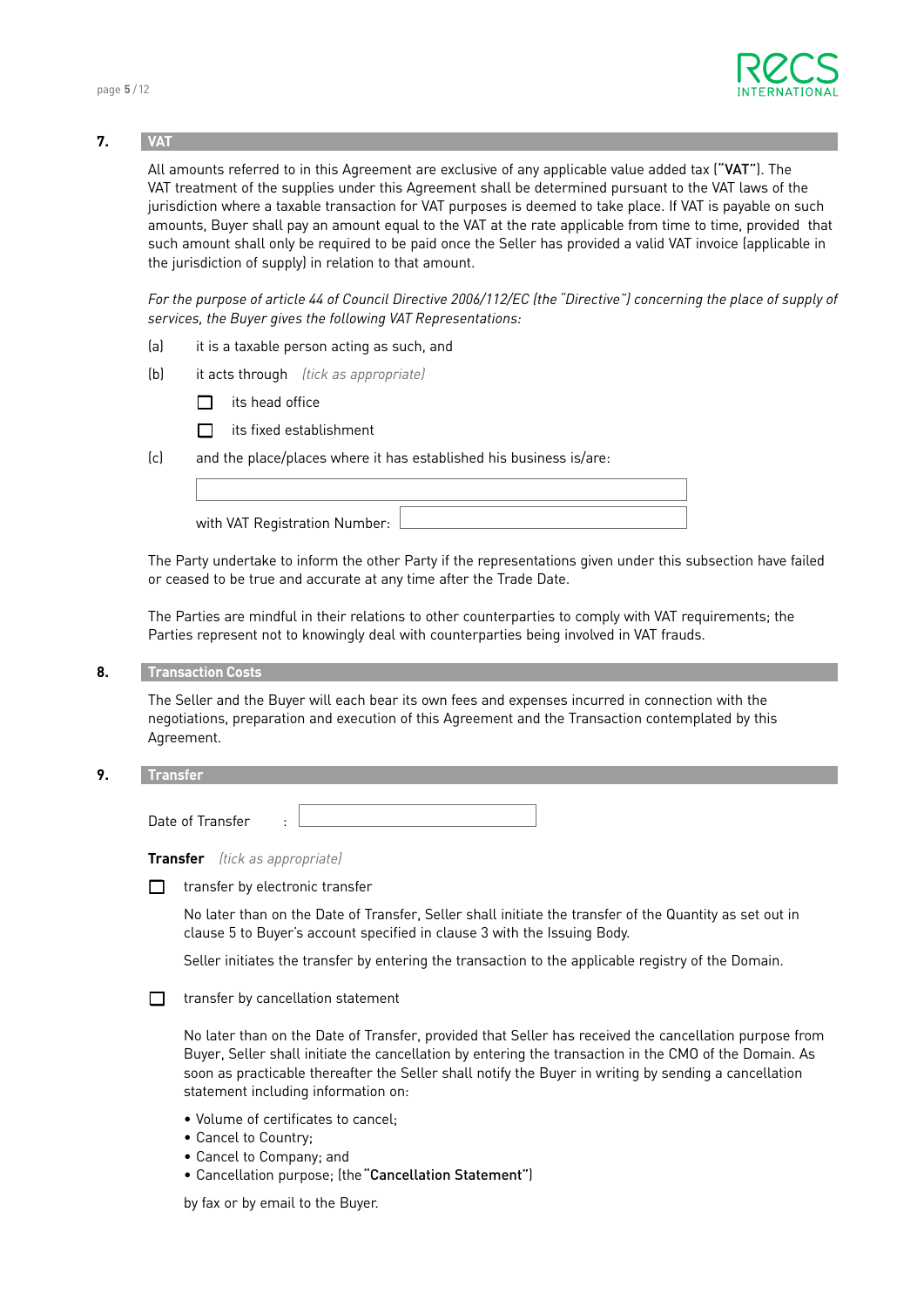

 Title and risk of the transferred EECS Certificate(s) will be pass from the Seller to the Buyer when the Transfer has been completed as above defined.

## **10. Invoicing and Payment**

# **Invoicing and Payment Date**

 The Seller will invoice the Buyer for the EECS Certificate(s) transferred into the account after Transfer. "Due Date" shall be the later to occur of:

- (a) the twentieth (20<sup>th</sup>) day of the calendar month (if not a Business Day the immediately following Business Day); or
- (b) the fifth (5th) Business Day after receipt of an invoice.

"Business Day" means a day (other than Saturday or Sunday) on which the banks in the jurisdiction of the Seller and the Buyer are open for general business.

#### **Payment**

 The Buyer shall pay the Total Agreement Price on the Due Date to the Seller's bank account specified in clause 2, free of any expenses and without any withholdings and deductions. Payment shall be remitted by bank transfer. Such payment shall be made, unless otherwise agreed, in:

Euro

*(if other, fill in)*

# **Default Interest Rate**

 As from the Due Date the Seller shall be entitled to charge default interest at a rate of three (3) percentage points above the one-month EURIBOR interest rate released on the Payment. Interest may be charged from, and including, the Due Date and to, and excluding, the date of complete payment.

#### **Disputed Amount**

 If a Party, in good faith, disputes the accuracy of an invoice, it shall on or before the Due Date provide a written explanation of the basis for the dispute and shall pay the undisputed amount invoiced no later than the Due Date. If any amount withheld under dispute is finally determined to have been due, such withheld amount shall, at the election of the owed Party, be credited or returned to it within five (5) Business Days of such determination, along with interest as specified above in"Default Interest Rate".

# **11. Warranties of the Seller and the Buyer**

Seller hereby warrants that on the Date of Transfer:

- Seller is entitled to dispose, deliver and transfer of the Certificates;
- the Certificates are not subject to any pledge interest or other encumbrance;
- the Certificates are transferable; and
- the Certificates are corresponding to the specification specified in clause 4

Buyer hereby warrants that on the Date of Transfer:

• it has an account number as specified in clause 3 which is validly registered in the Country of Delivery to facilitate the Transfer, if applicable.

Each Party warrants and represents to the other Party as of the date hereof that:

- (a) It is duly organised and existing under the laws of the jurisdiction of its organisation and has full power and legal right to execute, deliver and perform under this Agreement.
- (b) Its execution, delivery and performance of this Agreement does not constitute a violation of any law, governmental regulation, its memorandum and articles of association, other agreements or undertakings, and that it possesses the necessary knowledge in order to be able to perform pursuant to the Agreement, and the person signing this Agreement is authorised and empowered to do so.
- (c) It has obtained or submitted any authorisation or approval or other action by, or notice to or filing with, any governmental authority or regulatory body that is required for the due execution, delivery and performance of this Agreement.
- (d) this Agreement has been duly and validly executed and delivered by it and constitutes a legal, valid and binding obligation enforceable against it in accordance with its terms, except as enforceability may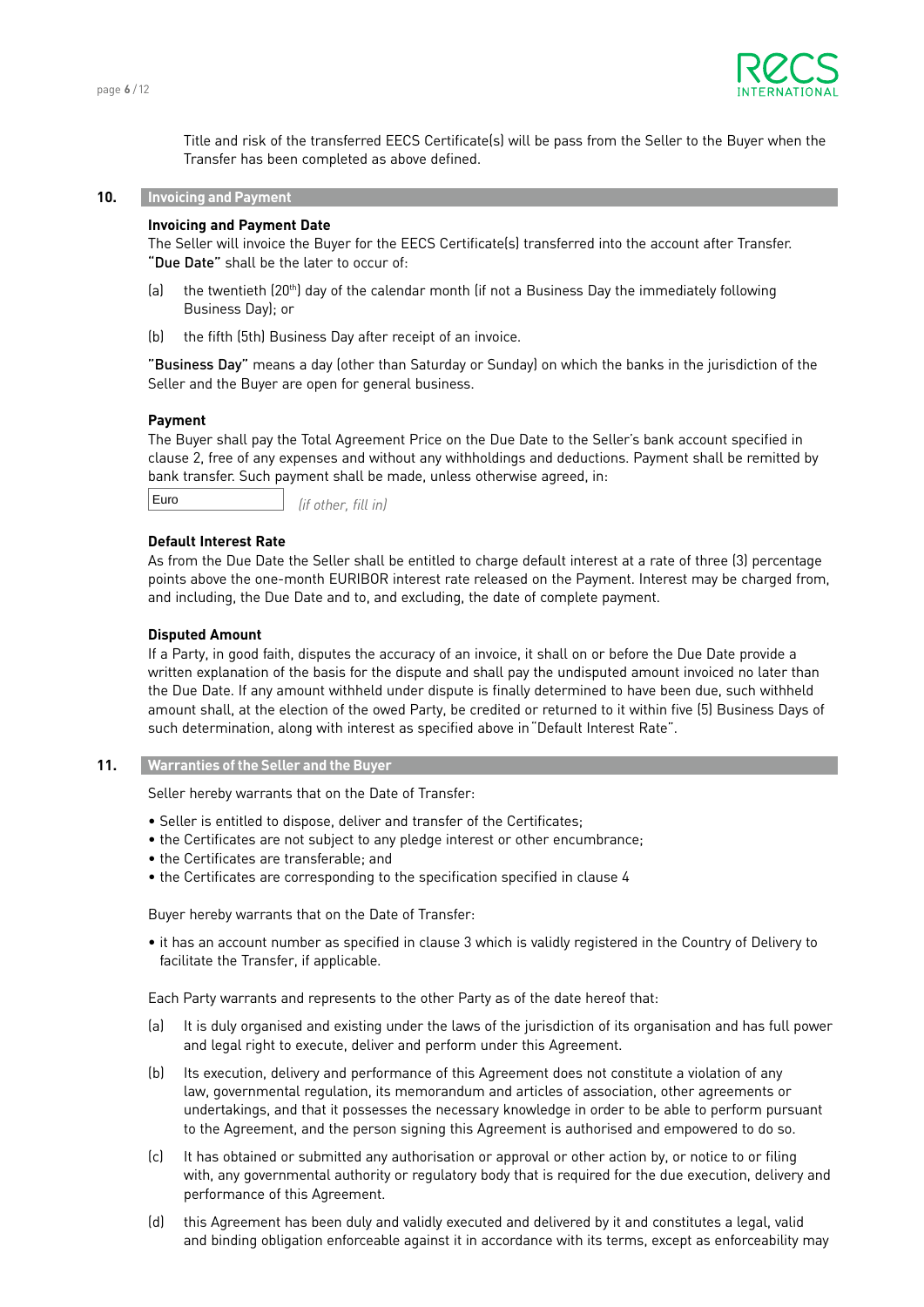

be limited by bankruptcy, insolvency, reorganisation, moratorium or other similar laws affecting the enforcement of creditors' rights generally and by general equitable principles (regardless of whether such enforceability is considered in a proceeding in equity or at law).

- (e) There are no pending or threatened legal or administrative proceedings to which it is a party, which to the best of its knowledge would materially adversely affect its ability to perform its obligations under this Agreement.
- (f) It has entered into this Agreement in connection with its line of business and the terms hereof have been individually tailored and negotiated.
- (g) It is not relying upon any representation or warranty of the other Party other than those expressly set forth in this Agreement.
- (h) It has entered into this Agreement as principal (and not as agent or in any other capacity, fiduciary or otherwise).
- (i) It has entered into this Agreement with a full understanding of the material terms and risks hereof, and is capable of assuming those risks.
- (j) It has made its investment and trading decisions (including regarding the suitability hereof) based upon its own judgement and any advice from such advisors as it has deemed necessary, and not in reliance upon any view expressed by the other party.
- (k) The other Party is not acting as a fiduciary or an advisor for it, nor has given to it any assurance or guarantee as to the expected performance or result of this Agreement.

# **12. Limitation of Liability**

 The liability of each Party, irrespective of from whatever legal base it might be claimed, for any actions, omissions or failures of itself, its employees, officers, contractors and/or agents, that causes any damage, loss, cost or expense incurred by the other Party is limited to an amount equal to the Total Agreement Price and to the fact that the damage is not due to gross negligence, intentional default or fraud of the Party, its employees, officers, contractors or agents used by such Party in performing its obligation under the Agreement.

 The liability does in no event include any indirect or consequential damages, loss of profit, business opportunity, goodwill or anticipated savings.

 Each Party shall use best effort to mitigate in a commercially reasonable manner its damage, loss, cost or expense in connection with the Agreement.

# **13. Force Majeure**

"Force Majeure" means any event or circumstance beyond the reasonable control of the Party claiming the Force Majeure (the "Claiming Party") which it could not reasonably have avoided or overcome and which makes it impossible for the Claiming Party to perform its obligations under this Agreement, including, but not limited to, suspension, failure or malfunction of EECS Transfer System which prevents the Transfer or acceptance of the Certificates.

 If the Claiming Party is fully or partly prevented, hindered or delayed in its performance of any of its obligations under this Agreement by reason of Force Majeure, then the Claiming Party is relieved of such obligations to the extent that it is prevented by Force Majeure from complying with them, subject to the remaining provisions of this clause, as long as:

- (a) the Claiming Party advises the other Party in writing as soon as reasonably practicable with such date of notification being the Notification Day of:
	- (1) the event or circumstance constituting Force Majeure;
	- (2) its estimate of the likely effect of that Force Majeure on its ability to perform its obligations; and
	- (3) its non-binding estimate of the likely period of that Force Majeure, and
- (b) the Claiming Party uses all reasonable endeavors to terminate or overcome the event or circumstance constituting Force Majeure and resumes full performance of its obligations as soon as reasonably practicable.

 If the Claiming Party is relieved from its obligations due to Force Majeure, the corresponding obligations of the other Party shall also be relieved.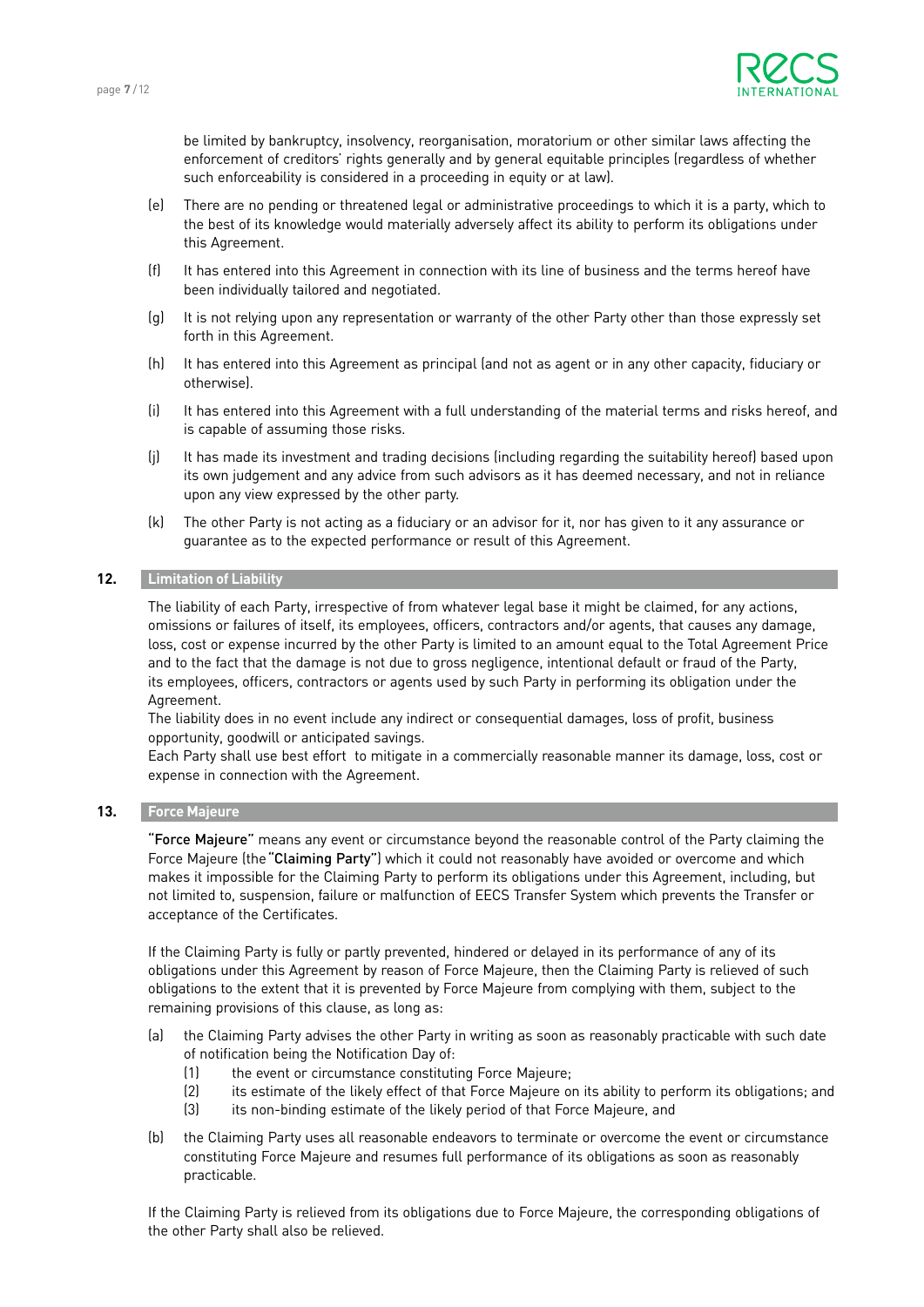

#### **14. Confidentiality**

 Neither Party shall disclose the terms of the Agreement ("Confidential Information") to a third party. Confidential Information shall not include information which:

- (a) is disclosed with the other Party's prior written consent;
- (b) is disclosed by a Party to the Issuing Bodies, its directors, employees, affiliates, agents, professional advisers, bank or other financing institution, rating agency or intended assignee;
- (c) is disclosed to comply with any applicable law, regulation, or rule of any exchange, system operator or regulatory body, or in connection with any court or regulatory proceeding; provided that each Party shall, to the extent practicable and permissible under such law, regulation, or rule, use reasonable efforts to prevent or limit the disclosure and to give the other Party prompt notice of it;
- (d) is in or lawfully comes into the public domain other than by a breach of this provision; or
- (e) is disclosed to price reporting agencies or for the calculation of an index provided that such disclosure shall not include the identity of the other Party.

This confidentiality obligation shall expire one (1) year after Date of Transfer.

#### **15. Termination**

This Agreement enters into force on the date hereof and shall terminate automatically on

Date : **Date :**  $\begin{bmatrix} \text{tick above if applicable} \end{bmatrix}$ 

This Agreement may be terminated at any time upon the occurrence of one or more of the following events (each, a"Termination Event"):

- (a) bankruptcy, insolvency or liquidation of a Party whether voluntarily or involuntarily or any other event, which, under the jurisdiction of the relevant Party has an analogous effect to the causes mentioned above;
- (b) failure of a Party to make a payment when due and required, which is not cured within five (5) Business Days after the receipt of a written demand;
- (c) failure of a Party to initiate Transfer of one or more Certificates on the Date of Transfer or failure of a Party to accept Transfer of one or more Certificates on the Date of Transfer and such failure is not cured within ten (10) days after the receipt of a written demand;
- (d) material breach of this Agreement, which is not cured within ten (10) days after the receipt of a written demand;
- (e) Party is unable to Transfer or accept Transfer for reasons of Force Majeure and such inability has lasted for more than thirty (30) consecutive days; and
- (f) change in law referred to in Clause 16 below.

 If a Termination Event with respect to a Party has occurred and is continuing, the other Party (the"Terminating Party") may terminate without any juridical intervention this Agreement ("Early Termination") by giving the other Party a notice. A notice of Early Termination may be given by telephone if that notice is confirmed in writing in accordance with Clause 19 within one (1) Business Day.

 The notice of Early Termination shall specify the relevant Termination Event and designate a day as an early termination date (the"Early Termination Date"). The Early Termination Date may not be earlier than the day the notice is deemed to have been received under this Agreement and not later than twenty (20) days after such date. With effect from the Early Termination Date there shall be no obligation to deliver, transfer or to take any Certificates under this Agreement and to make payments therefor.

The Party which has terminated this Agreement based on any of the items  $a$ ) – e) listed above in this Clause and has not been (the"Non-Defaulting Party") shall be entitled to receive a termination amount (the"Termination Amount") from the other Party (the"Defaulting Party") as follows: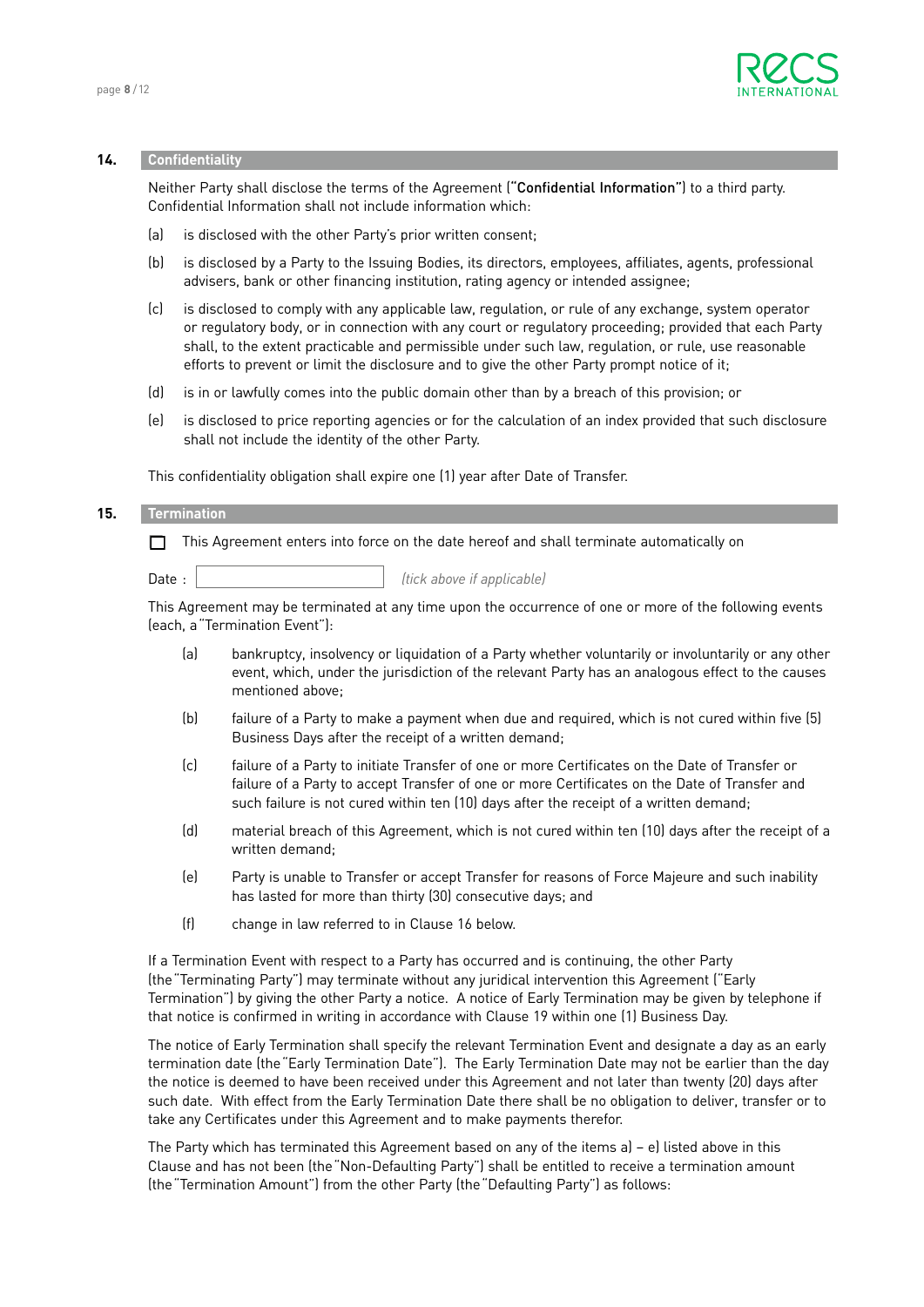

If Seller is the Defaulting Party, the Termination Amount shall be (if positive) the difference between:

- (a) the market price, in Euros, to be determined in good faith and in a commercially reasonable manner, for each Certificates Buyer must purchase as a result of failure of delivery by the Defaulting Party; and
- (b) the price as set out in clause 6 per Certificate multiplied by the quantity not delivered. The Termination amount will be increased by any direct cost related to purchase of each Certificates Buyer must purchase as a result of failure of delivery by the Defaulting Party and all outstanding payments, if any.

If Buyer is the Defaulting Party, the Termination Amount shall be (if positive) the difference between:

- (a) the market price, in Euros, to be determined in good faith and in a commercially reasonable manner, for each Certificates Seller must sell as a result of failure of accept the delivery by the Defaulting Party; and
- (b) the price as set out in clause 6 per Certificate multiplied by the quantity not delivered. The Termination amount will be increased by any direct cost related to sales of each Certificates Buyer must sell as a result of failure of delivery by the Defaulting Party and all outstanding payments, if any.

 With effect of the Early Termination Date the Non-Defaulting Party shall calculate the Termination Amount. The Termination Amount shall be deemed to be the sole and all-inclusive compensation for the damage and costs incurred by the Non-Defaulting Party as a result of the Early Termination. The Termination Amount will be invoiced to the Defaulting Party and payment shall be due within five (5) Business Days after the receipt of the invoice. By paying the Termination Amount the Defaulting Party will be released from its obligations to deliver and thereafter no other remedies are enforceable towards the Non-Defaulting Party.

# **16. Change in Law**

 In case of any change in an applicable law or regulation, including any amendment or revision of EU Directive 2009/28/EC, that (i) renders the Transaction illegal or; (ii) makes it impossible for a Party to perform its delivery or acceptance obligations under this Agreement, the Parties will try to find an agreement within 30 (thirty) Business days of such Change in Law. In case the Parties are not able to reach an agreement within the foresaid period, either Party may terminate this Agreement.

 Where an event or circumstance that would otherwise constitute Force Majeure also constitutes Change in Law, it is to be treated as Change in Law and not as Force Majeure.

#### **17. Terms**

 This Agreement comes into force as of the Trade Date. Unless early terminated in accordance with its terms, this Agreement remain in force until 0.00 o'clock p.m. on the last day, whichever being latest, of the following events:

- (a) The Transfer has taken place; or
- (b) All funds in relation to the payment of the Transfer have been received by the Seller.

# **18. Assignment**

 Neither Party shall be entitled to assign any of its rights or obligations under this Agreement to any person, without the prior written consent of the other Party. Such consent may not be unreasonably refused, withheld or delayed, and any purported assignment, charge or transfer in violation of this clause shall be void. Each Party shall be entitled to assign or transfer its rights or obligations without the prior consent of the other Party to an affiliate controlled by or under common control of the relevant Party of equivalent of greater creditworthiness and which is located in the same jurisdiction as the relevant Party. Such an assignment shall only become effective upon notice being received by the other Party.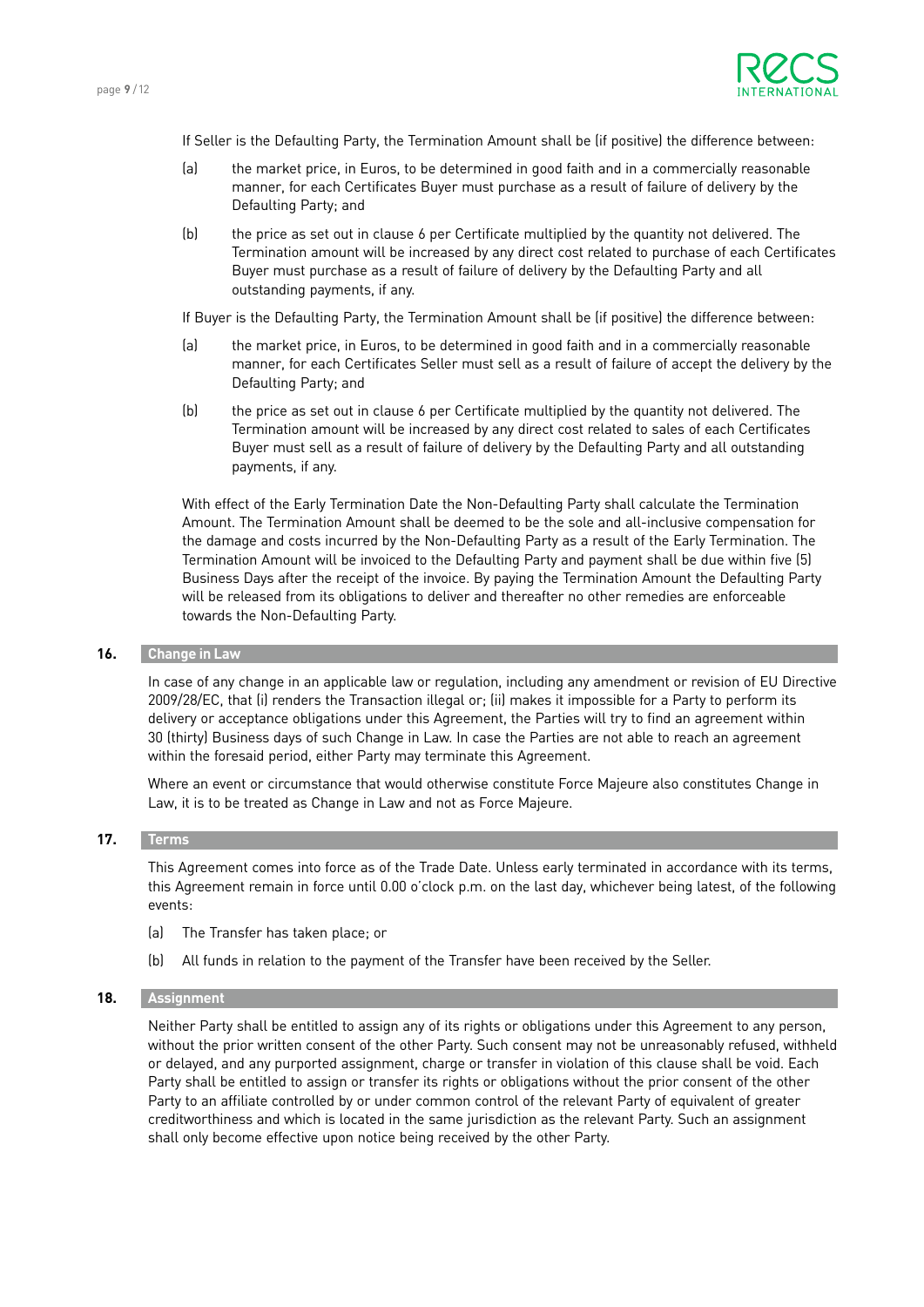

#### **19. Notifications and Correspondence Terms**

All notices or other correspondence under this Agreement shall be in writing and in the

 language and shall be deemed to have been received by a party: English

*(if other, fill in)*

- (a) if delivered by hand or courier, on the day of delivery;
- (b) if posted, on the 5th Business Day after being mailed;
- (c) if sent by fax, upon receipt by the sender of the confirmation receipt at the end of the transmission; or
- (d) if delivered by email, on the following Business Day.

 All such notices and other communications shall be addressed as set out above in clause 2, if to the Seller, and as set out in clause 3, if to the Buyer unless a Party has provably provided another address for the service of notices.

#### **20. Telephone Recordings**

 Each Party is entitled to record telephone conversations held in connection with this Agreement and to use the same as evidence. Each Party waives further notice of such recording and acknowledges that it has obtained all necessary consents of its officers and employees to such recording.

## **21. Severability**

 In the event that any provision of this Agreement is declared invalid or unenforceable by a court of competent jurisdiction in any jurisdiction, such provision shall, as to such jurisdiction, be ineffective to the extent declared invalid or unenforceable without affecting the validity or enforceability of the other provisions of this Agreement, and the remainder of this Agreement shall remain binding on the Parties hereto. However, in the event that any such provision shall be declared unenforceable due to its scope, breadth or duration, then it shall be modified to the scope, breadth or duration permitted by law or governmental or regulatory authority and shall continue to be fully enforceable as so modified.

#### **22. Entire Agreement**

 This Agreement supersedes all prior agreements and understandings, written and oral, between the Parties with respect to its subject matter and constitutes the entire agreement between the Parties.

#### **23. Amendment**

 Any amendments or additions to this Agreement shall be made in writing and shall have no effect unless signed by the duly authorised representatives of the Parties.

#### **24. Governing law**

This Agreement shall be governed by and construed in accordance with:

*(if other, fill in)* The Laws of England and Wales

 Any dispute (a"Dispute") arising from or connected with this Agreement (including a dispute regarding the existence, validity or termination of this Agreement or the consequences of its termination), shall be referred to and finally resolved by arbitration under the Rules of:

*(if other, fill in)* The Laws of England and Wales

 (the"Rules"), which Rules are deemed to be incorporated by reference into this clause except as expressly amended.

 The tribunal shall consist of three arbitrators, two of whom shall be nominated by each Party respectively. The seat of the arbitration and the venue of all hearings shall be:

*(if other, fill in)* London, United Kingdom

and the language of the arbitration shall be English.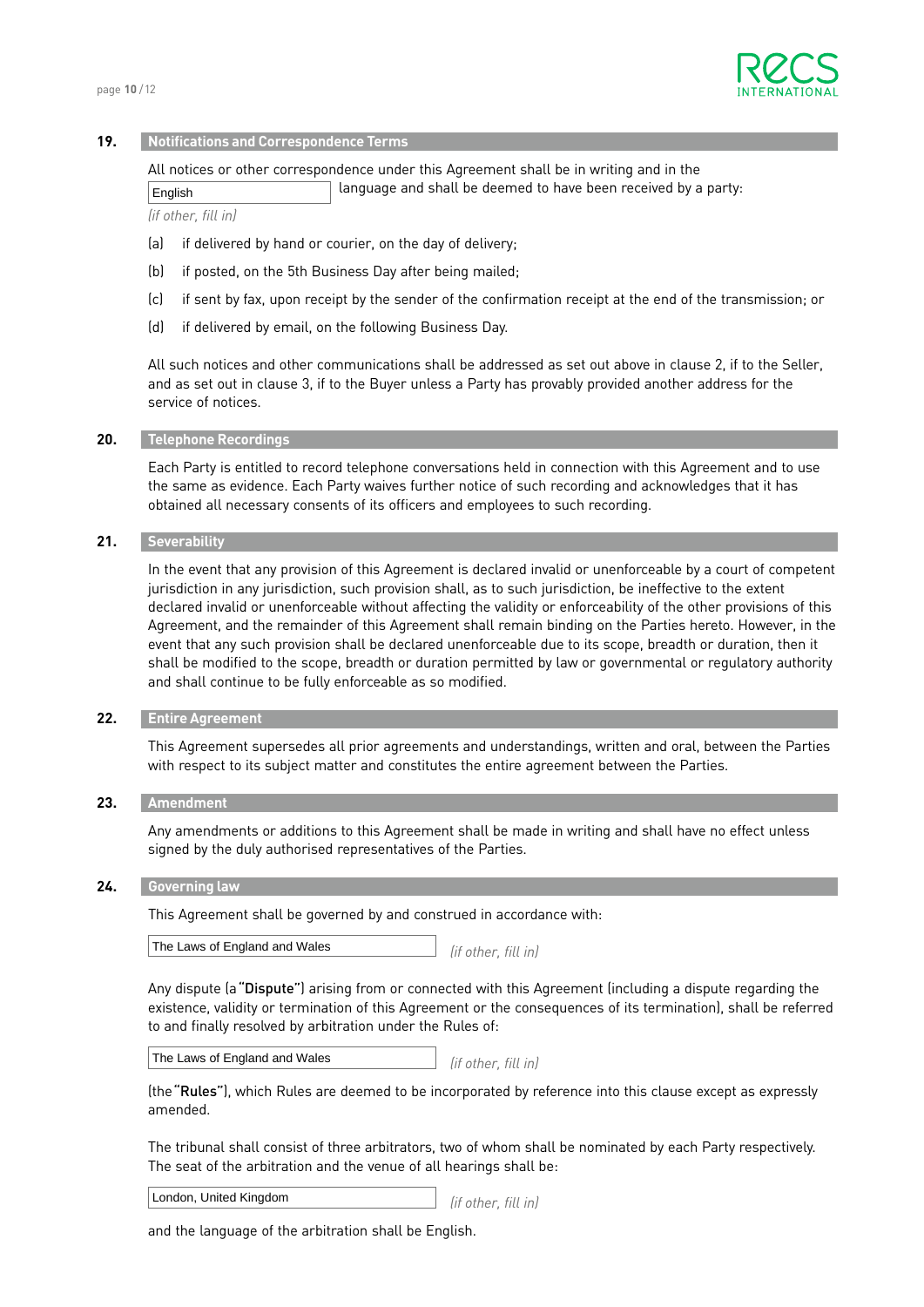

 The Parties agree that the arbitral tribunal shall have power to award on a provisional basis any relief that it would have power to grant on a final award.

 Without prejudice to the powers of an arbitrator provided by the Rules, statute or otherwise, the arbitral tribunal shall have power at any time, on the basis of written evidence and the submissions of the Parties alone, to make an award in favour of the claimant (or the respondent if a counterclaim) in respect of any claims (or counterclaims) to which there is no reasonably arguable defence (either substantively or except as to the amount of any damages or other sum to be awarded).

 The Parties hereby expressly waive, and agree not to assert, any rights to refer points of law or to appeal to the courts, to the extent that they can validly waive these rights under applicable law.

 Nothing in this clause shall be construed as preventing either Party from seeking conservatory or similar interim relief in any court of competent jurisdiction.

# **25. Special Conditions**

*[if required, fill in]*